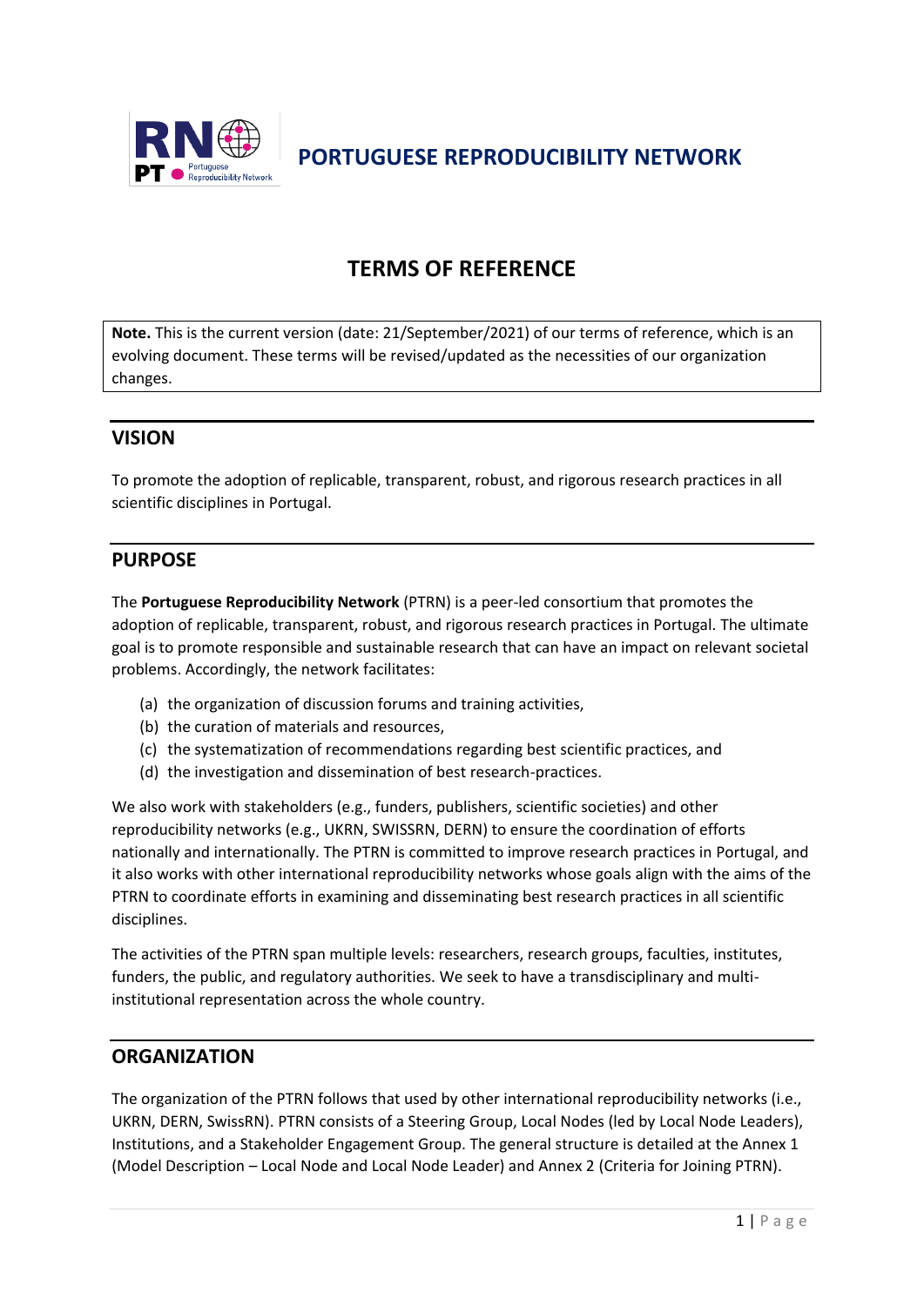The **Steering Group**, which consists of three to four persons, is responsible for the overall coordination of PTRN activity and strategy. The Steering Group is advised by an external Advisory Board comprising (senior) academics from the international research community with expertise related to the goals of the network. Members of the Advisory Board are asked to serve a three-year term in the first instance, with the option to renew this for a further three years at the end of this term. The current Steering Group was formed to establish the PTRN. This formation is expected to serve a term of three years, after which a peer-election procedure to appoint a new Steering Group will be established.

**Local Nodes** provide a mechanism through which the aims of the PTRN can be promoted within a given institution (e.g., by establishing open research working groups, running training workshops, advocating for the wider adoption of best practices within the institution, etc.). A Local Node Leader provides the point of contact for PTRN, and represents a grass-roots network of researchers at that institution. It is intended that these Local Nodes will grow, both in number and size, over time, as researchers elect to participate in PTRN activities. Local Nodes are self-organizing, but we encourage them to ensure their membership is open to academic and research staff (at all levels) and professional services staff.

**Institutions** can join the PTRN if the senior management formally commits to supporting the aims of the network, identifies a responsible person in the management structure leading their implementation at the institution, e.g. through training programs at all levels.

**Stakeholders** who support the PTRN form the Stakeholder Engagement Group. This ensures that PTRN activity is aligned with the strategy and activity of the stakeholders, and allows the exchange of ideas. In addition, the relationship between the Stakeholder Engagement Group and the PTRN provides stakeholders with a mechanism for obtaining feedback on new initiatives from the research community.

## **MEETINGS**

The **Steering Group** meets approximately once **every quarter** in person or virtually to discuss and evaluate the activities of the network, plans, and the strategy of the PTRN, feedback from Local Nodes, and input from stakeholders and institutions.

The progress of PTRN activities will be reviewed, and strategy and directions agreed upon in an **annual meeting with all interested parties** including Local Node Leaders and members, representatives of institutions and stakeholders as well as advisory board members. Specific projects for future work will be identified through this process, both within the PTRN, and between the PTRN and the individual stakeholders. Where appropriate, proposed initiatives or partnerships, changes to our Terms of Reference and other issues can be voted on at the annual meeting by simple majority. Every member of the Steering Group, and every Local Network Lead and Institutional Lead has one vote.

## **ACCOUNTABILITY**

The Steering Group reports to the Local Node Leaders, Institutions, and to the Stakeholder Engagement Group by means of an **annual report** in preparation of the annual meeting. PTRN Local Node Leaders work with and through the Steering Group. Individual members report to their Local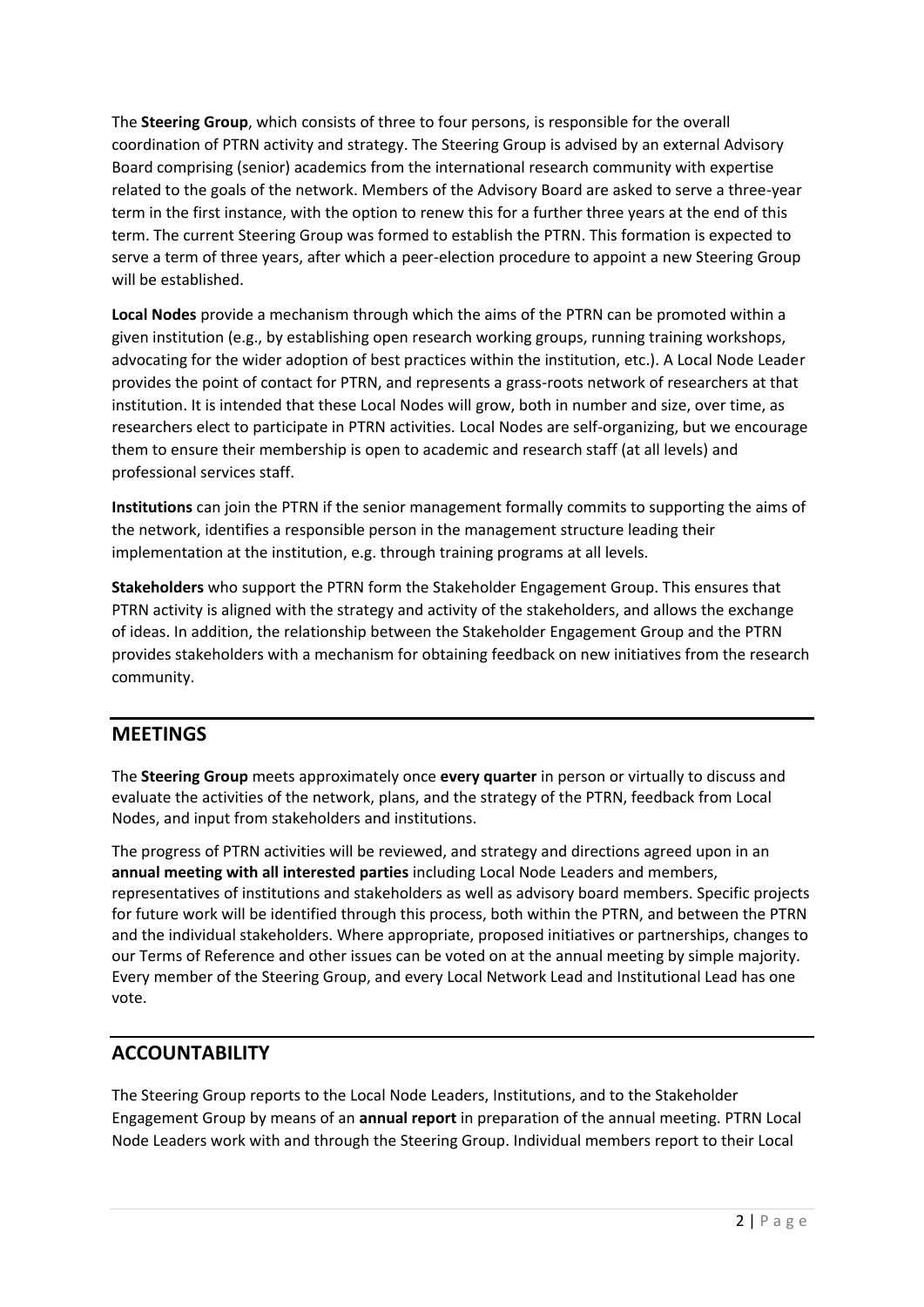Node Leaders, and Local Nodes are responsible for their internal governance (which may vary depending on the size of the Local Node, geographical distribution of the institution, etc.).

The Steering Group and the Local Node Leaders operate with the consent of the individual members. Institutional senior management is expected to work in partnership with Local Nodes, to ensure coordination of activity and that any local initiatives are developed with the input of Local Node Leaders and members.

## **IMPLEMENTATION**

PTRN coordinates activity across Local Nodes in its three focus areas:

**1. Education:** design and establish appropriate training activities (e.g., delivery of short courses to early career researchers, conception of basic training modules for Bachelor and Master students, preparation of online materials; coordination of virtual seminars and journals clubs)

**2. Communication:** dissemination of new evidence in research reproducibility, propagation of best practices, and promotion of a culture change in the scientific community.

**3. Transformation:** design and evaluation of research improvement measures and policy in collaboration with stakeholders.

Information about the Network is presented on the PTRN website at [www.ptrn.pt,](http://www.ptrn.pt/) including links to resources (e.g., training materials), news about upcoming events, and information about joining the Network.

PTRN will provide a regular newsletter on relevant events, evidence and activities. It will also be active on social media with the goal of networking and engagement within the scientific community and the general public.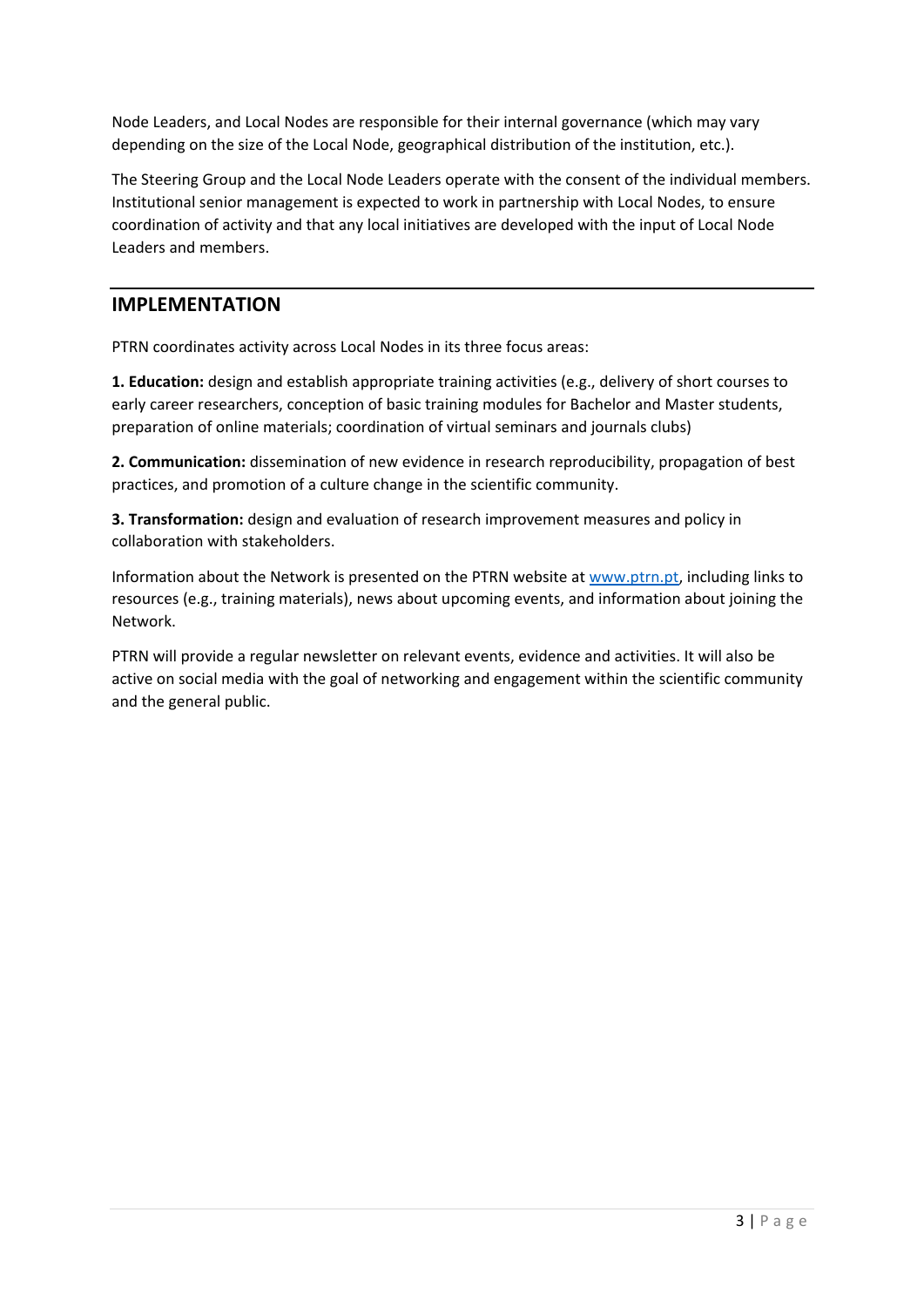## **Annex 1**

#### **Model Description – Local Node and Local Node Lead**

A PTRN **Local-Node** at an individual Portuguese higher education institution consists of an informal group of researchers (potentially from a diverse set of disciplines) and from all career stages interested in issues of research reproducibility and improvement. As a member of the PTRN, local nodes are expected to facilitate the communication of reproducibility-related issues between teams within the institution, and to link the institution to the wider PTRN community, partly through engagement in PTRN activities and partly through communication with the PTRN steering group.

The role of the PTRN **Local Node Leaders** is to initially build or to continue to promote such a group. They should be motivated towards improving responsible research (i.e., reproducible, robust, and open research practices) within their institution. In order to achieve this, the Local Node Leaders should have a good level of understanding (or a willingness to learn) about the institution's processes and how various teams within the institution work and interact. Where an institution is a formal member of PTRN, the Local Node Leader will work closely with the responsible person in the management structure to coordinate efforts.

The PTRN will communicate regularly (either via meetings, email or teleconference) with the localnode leaders to receive their feedback and to share knowledge on what works/doesn't work at the PTRN-affiliated institutions.

As the structure and function of different Local Nodes is likely to differ considerably between institutions, activities performed by the Local Node Leaders will be context-dependent.

General responsibilities include:

- Disseminating information from PTRN on events, new initiatives, etc.
- Gathering information and views from Local Node members to feed back to PTRN

● Sending regular updates to the PTRN coordinator with any news from the Local Node

Suggestions of local activities:

- Initiating or coordinating initiatives within the institution to promote reproducibility
- Initiating or coordinating a ReproducibiliTea Journal Club
- Initiating or coordinating an Open Research Working Group
- Initiating or coordinating peer groups for mutual grant or ethics proposal review

● Maintaining dialogue with other key groups within their institution that may promote

Open Research (e.g., Library Services, Research Governance Teams, Data Repository Teams etc.)